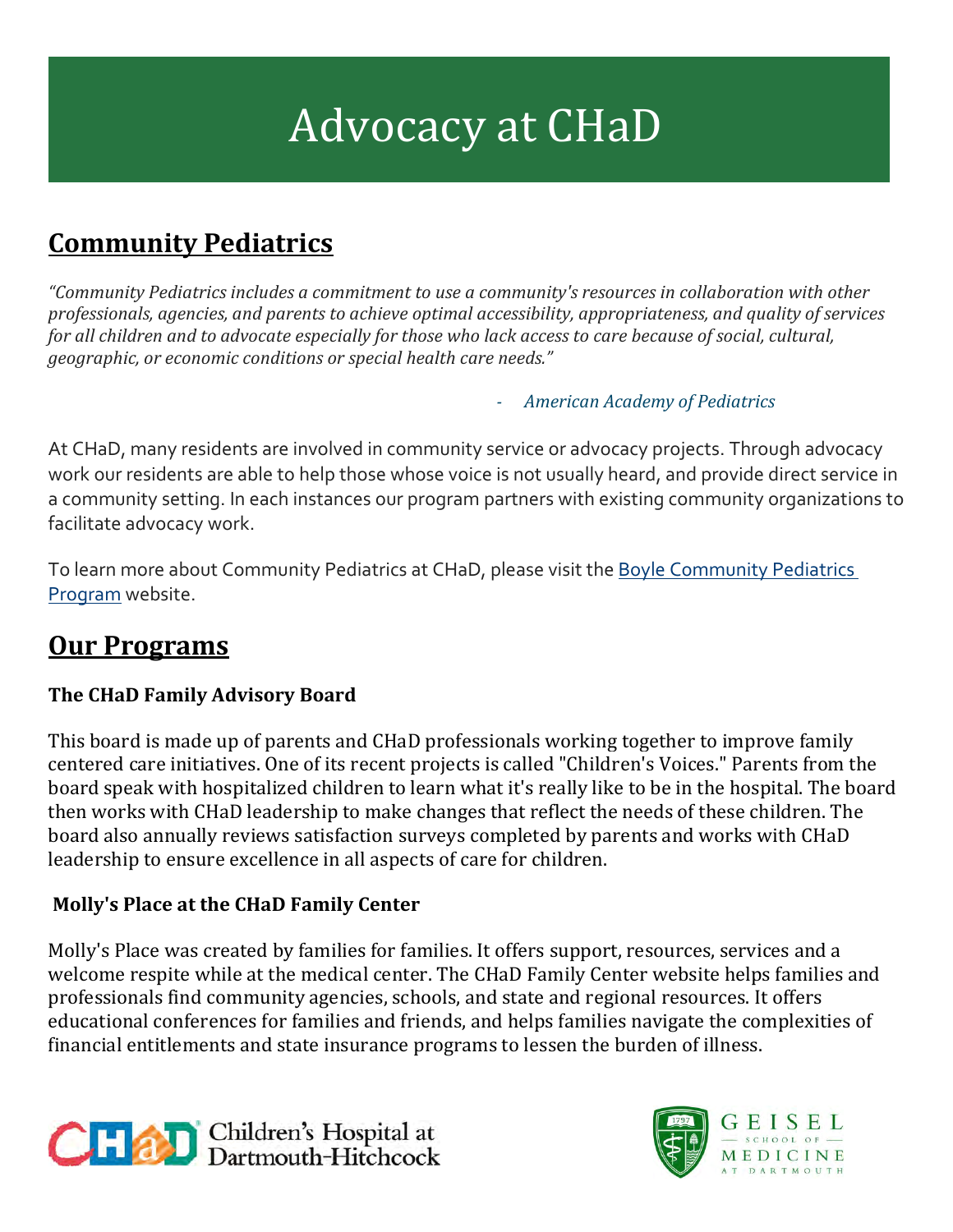#### **CHaD Schwartz Center Rounds**

CHaD Schwartz Center Rounds are interdisciplinary forums to provide support for health providers in their often difficult and stressful roles, promote teamwork, and enhance the compassionate relationship between patients and caregivers. They are sponsored by the Kenneth B. Schwartz Center.

#### **Community Pediatrics for Pediatric Residents**

As an academic medical center, the Boyle program is committed to educating its pediatric residents to learn from our community how to support children's health and advocate for unmet needs. CHaD recognizes that families live in communities, and that family-centered care extends beyond the walls of the medical center. Through partnerships with community leaders, resources and programs, CHaD creates a network of support for the children and families it serves. From local school meetings to state hearings, CHaD supports its faculty and staff to advocate for the health and safety of all children.

#### **Family Faculty for Pediatric Residents**

Here, families join our medical faculty to bring family-centered care into medical education. By sharing their unique stories in their homes and schools, families with children who have serious illness impart lasting lessons about respectful and beneficial care.

#### **Sibshops of the Upper Valley**

Recreational activities for children who have siblings with special needs.

## **Resident Projects**

Our residents work on a variety of topics and projects. The following is a select sampling of some of the projects our residents have participated in.

- **Police and the Safety of Black Youth in the Upper Valley** Community forum organized by PL-3 Dr. Faith Goronga, for a conversation on child well-being and development among pediatricians, police and community members
- **Advocacy Day** meeting with state legislators and child advocates at the New Hampshire Capital about legislation affecting children
- **Northern New England Advocacy Collaborative** a partnership with Maine and Vermont to advocate for the children of Northern New England
- **Oral health** working with the Upper Valley Haven to provide fluoride varnishes and promote oral health in our region's most vulnerable children
- **Moms in Recovery** supporting parents in recovery and helping their children get off to healthy starts



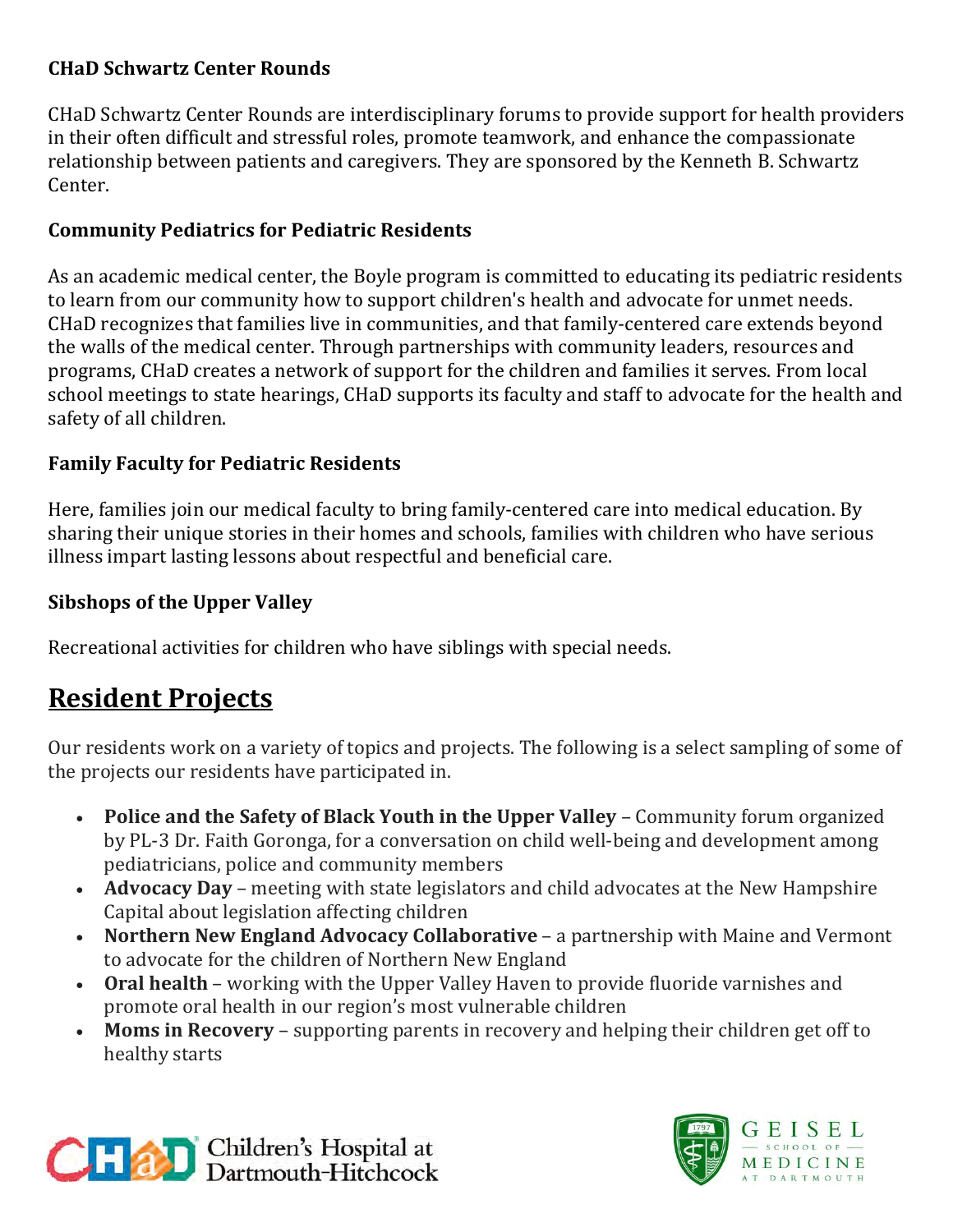- **Sickle cell disease handbook** creation of a handbook for families who have children with sickle cell disease
- **Baby-Friendly Hospital Initiative** increasing breastfeeding in the Upper Valley community through partnership with Dartmouth-Hitchcock Medical Center's Baby-Friendly Hospital Initiative as well as increasing state support for breastfeeding mothers
- **Medicaid insurance coverage** Increasing education about, and advocating for better access to, Medicaid insurance coverage in New Hampshire
- **Immigration and health care** understanding health care for legal and illegal immigrants as well as how changes to CHIP affect access to Medicaid for children of immigrants in New Hampshire and Vermont. Access and outcomes for children in immigrant poverty have also been a focus.
- **The Haven** providing regular education sessions at The Haven, a local shelter for families
- **Child Health Services** providing school supplies to children at the Child Health Services clinic in Manchester, NH
- **HIV/AIDS** education and testing adolescents and adults